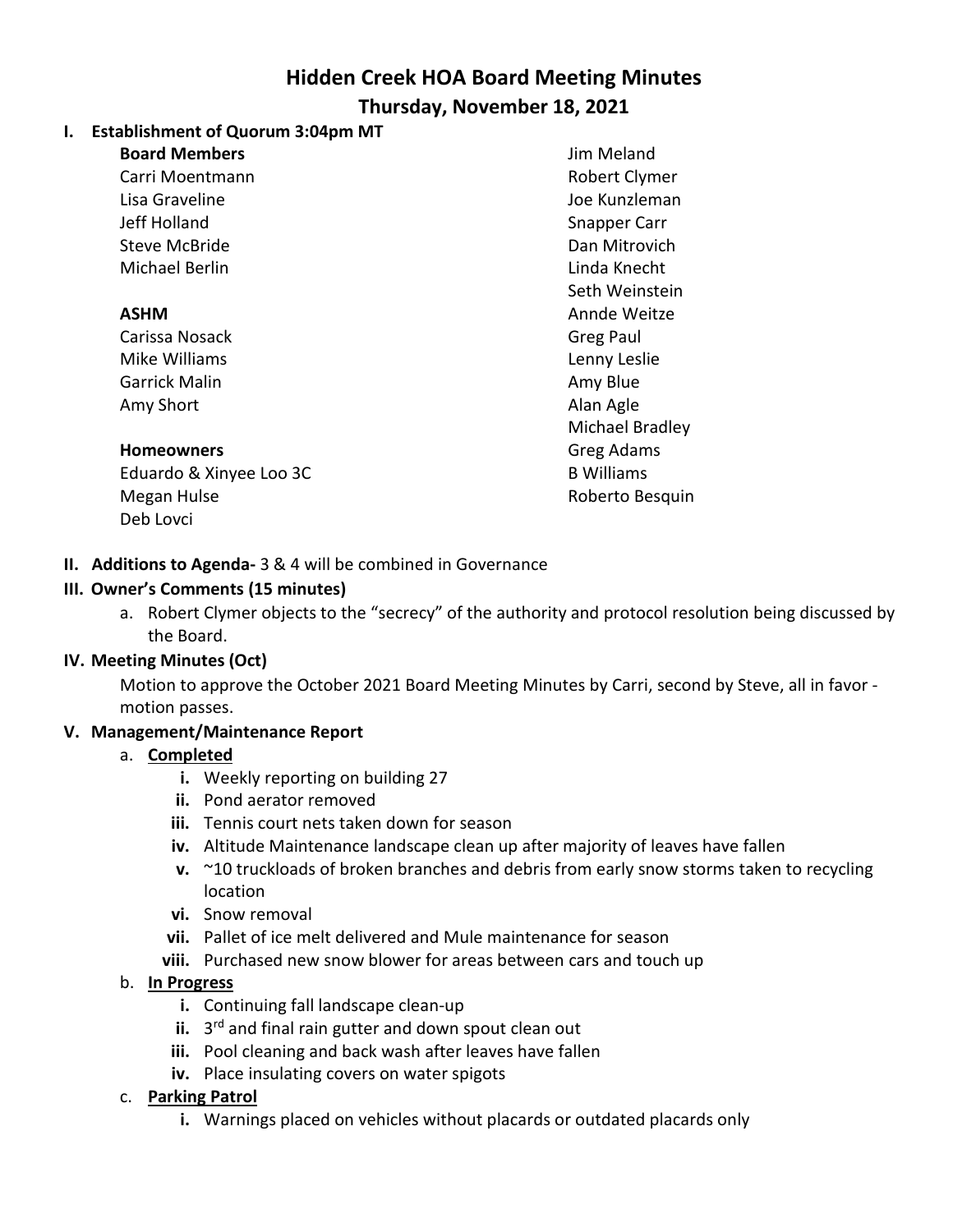#### **VI. Finance Report (Sept)**

- a. Garrick provided the monthly financials
- b. They are available for owner review on the portal
- c. Reinvestment fees provided an excess in revenue
- d. Insurance and maintenance labor were under budget

#### **VII. Governance**

- 1. Ratify Officers
	- a. President Carri Moentmann
	- b. Vice President Lisa Graveline
	- c. Treasure Jeff Holland
	- d. Secretary TBD
		- i. Steve McBride requested to serve as President or VP for the HOA based on his over 20 years experience as CEO and CMO roles for multiple businesses. S.McBride declined the Secretary role but was voted for the position irrespective of his request/decision.
		- ii. Board members will reconvene a discussion on Secretary amongst the Board
	- e. Member at large Michael Berlin
- 2. Authority and Protocol Resolution of Management Committee
	- a. It is a procedural document.
	- b. It puts communication procedure and roles into writing.
	- c. It is used by ASHM to act as agents on the Board's behalf.
	- d. The Board has agreed to postpone voting on this resolution until after discussion with Miller Harrison and will engage MH to provide a BOD training session.
	- e. At the appropriate time, after Board discussion, the Resolution in final draft form will be shared with owners.
	- f. Steven McBride stated for the record in his opinion this Resolution, as with any Resolution that impacts the HOA, should be provided in final draft form to owner members with adequately time for review and discussion prior to voting. And stated that as a nonprofit corporation sharing of Resolutions and pertinent documents must adhear to HOA bylaws and UT law, and is in the best interest of our HOA and its member owners.
	- g. Motion to engage Miller Harrison for discussion of the Resolution and BOD training, not to exceed \$700.00 by Steve, second by Lisa, all in favor- motion passes.
- 3. Litigation Sub-committee & TCFC/CVMA will be combined into a Legal Committee
	- a. In order to keep HOA legal bills down and support the Board, the Board would like to form a legal committee to address legal matters.
	- b. Miller Harrison will explain the parameters of operation for this committee, especially to address confidentiality issues
	- c. Motion to form a Legal Committee Carri, second by Steve, all in favor motion passes.
	- d. Carri Moentmann will be the Board liason for the Legal Committee
- 4. Rewrite Committee Report
	- a. Michael Berlin will be the Board liaison moving forward
	- b. Carri will transition and introduce Michael to the Committee Chairs
- 5. Aug ARC Applications
	- a. Lisa will remain Board liaison.
	- b. 24C Gas line and Fireplace
		- i. ARC recommends the application to the Board with the stipulations laid out on their application.
		- ii. Moving forward ARC would like to see all Gas lines be buried to preserve the visual appearance of the buildings.